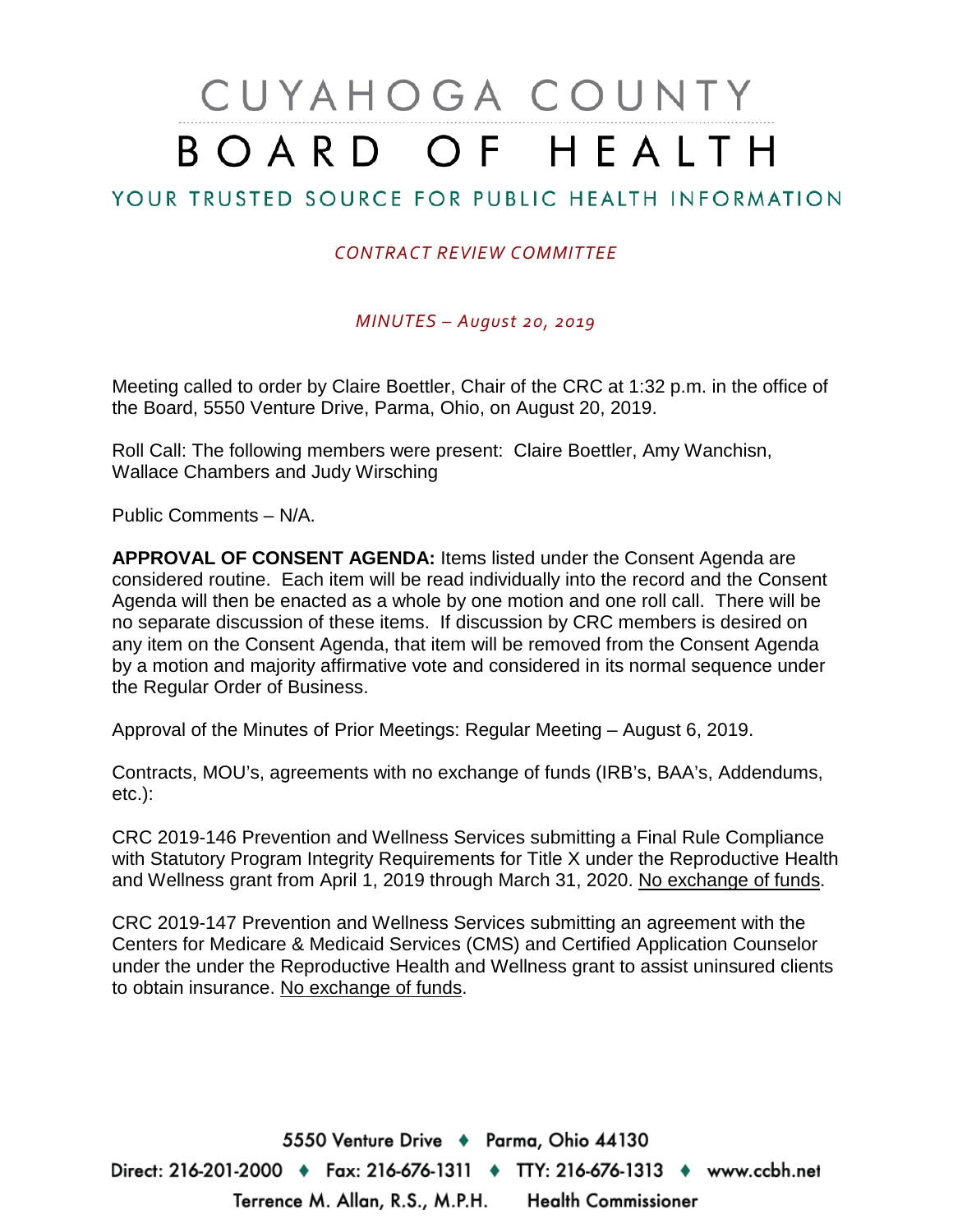CRC 2019-148 Prevention and Wellness Services submitting a Return Goods Policy with R&S Pharmaceutical Wholesaler under the Reproductive Health and Wellness grant to provide 340b pricing effective April 15, 2019. No exchange of funds.

CRC 2019-149 Epidemiology Surveillance and Informatics Services submitting a Memorandum of Understanding with Western Reserve Care Solutions, Inc. and The Northeast Ohio Regional Health Departments to define a working relationship during point of dispensing (POD) establishment upon execution and in effect for a continuing period of time. No exchange of funds.

CRC 2019-150 Administrative Services submitting a Public Health Experience Agreement with The Consortium of Eastern Ohio Master of Public Health (CEOMPH) to enable students to have a public health experience at CCBH from August 26, 2019 through August 25, 2021. No exchange of funds.

It was moved by Amy Wanchisn, seconded by Wallace Chambers, that the consent agenda, including the minutes of the August 6, 2019 CRC meetings be approved.

The Secretary called the roll:

Ayes: Claire Boettler, Amy Wanchisn, Wallace Chambers and Judy Wirsching

#### **CONTRACTS AND AWARDS:**

Tabled Items

None

New Items For Review

Bid/Quote Openings ≥ \$25,000.00

None

Bid/Quote Openings < \$25,000.00

Lead Program Bid Openings presented by: Stephanie McConoughey

It was moved by Judy Wirsching, seconded by Amy Wanchisn that the following quote (CRC 2019-151) for 1516 Maplegrove Rd., South Euclid, Ohio 44121 be accepted as the lowest and best, and a contract be awarded to American Builders & Applicators in the amount of \$12,950.00 (ref. enclosed).

The Secretary called the roll:

5550 Venture Drive + Parma, Ohio 44130 Direct: 216-201-2000 ♦ Fax: 216-676-1311 ♦ TTY: 216-676-1313 ♦ www.ccbh.net Terrence M. Allan, R.S., M.P.H. **Health Commissioner**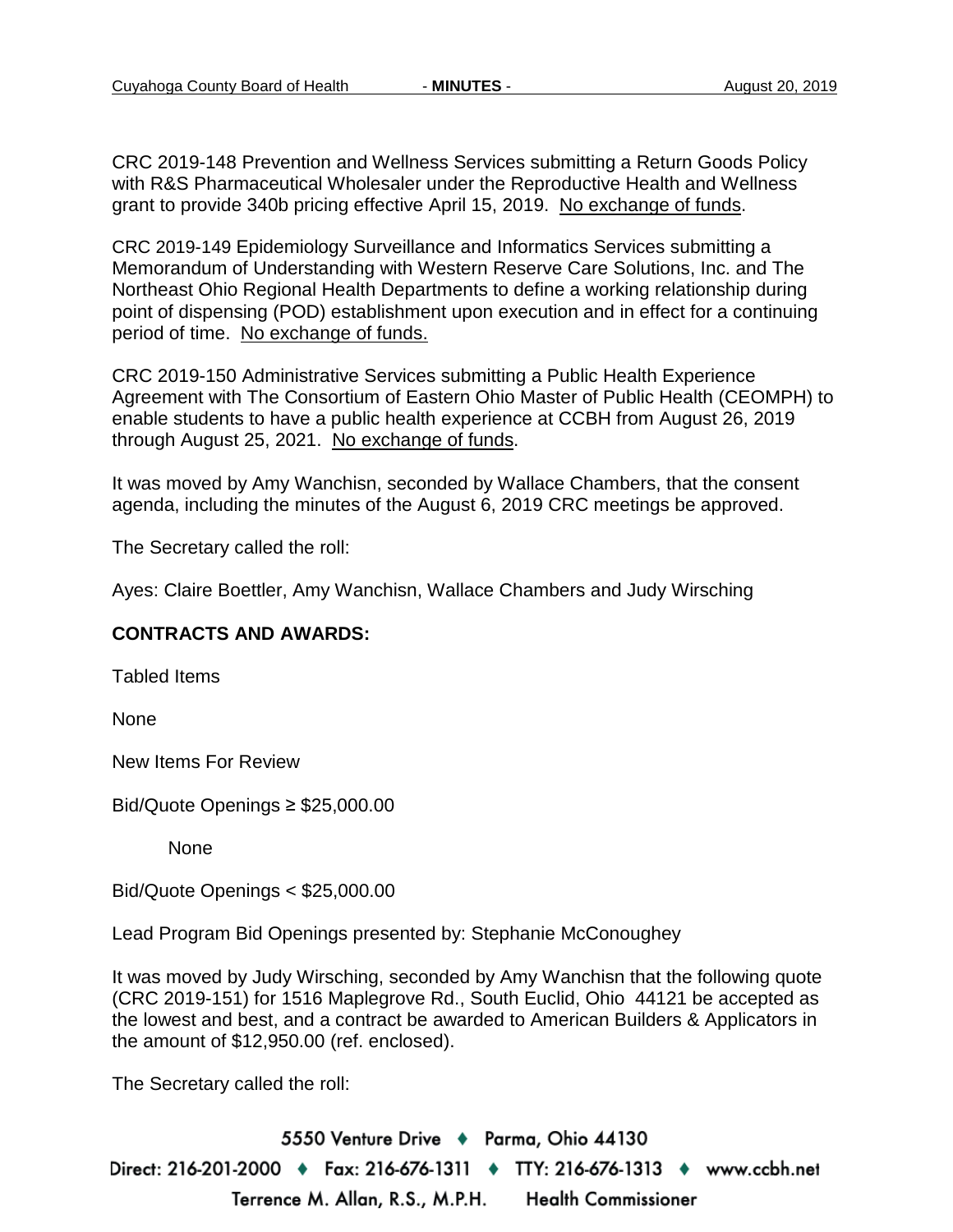Ayes: Claire Boettler, Amy Wanchisn, Wallace Chambers and Judy Wirsching

It was moved by Amy Wanchisn, seconded by Wallace Chambers that the following quote (CRC 2019-152) for 1873 Hastings Ave., East Cleveland, Ohio 44112 be accepted as the lowest and best, and a contract be awarded to American Builders & Applicators in the amount of \$17,650.00 (ref. enclosed).

The Secretary called the roll:

Ayes: Claire Boettler, Amy Wanchisn, Wallace Chambers and Judy Wirsching

It was moved by Judy Wirsching, seconded by Claire Boettler that the following quote (CRC 2019-153) for 27171 Farringdon Ave., Euclid, Ohio 44132 be accepted as the lowest and best, and a contract be awarded to MCM Home Services in the amount of \$13,675.00 (ref. enclosed).

The Secretary called the roll:

Ayes: Claire Boettler, Amy Wanchisn, Wallace Chambers and Judy Wirsching

Expenditures: Contracts up to \$25,000.00

It was moved by Amy Wanchisn, seconded by Claire Boettler that the addendum (CRC 2019-154) to the contract with Conceptual Geniuses (CRC 2019-31) under the 2018/2019 Racial and Ethnic Approaches to Community Health (REACH) grant to increase the amount paid to Conceptual Geniuses from \$10,000.00 to \$13,660.00 be approved.

Presented by: Michele Benko

Purpose: To develop messages/graphics for transit ads and maintain and provide assistance with updates to the HIP-Cuyahoga website.

Funding Source: 100% reimbursable through FY2019 REACH Program.

The Secretary called the roll:

Ayes: Terry Allan, Claire Boettler, Amy Wanchisn, Rick Novickis and Judy Wirsching

It was moved by Judy Wirsching, seconded by Amy Wanchisn that the license agreement (CRC 2019-154) with SwipeClock, LLC effective September 1, 2019. In the amount of \$4,010.00 be approved.

Presented by: Ann Campbell-Dunham

5550 Venture Drive + Parma, Ohio 44130 Direct: 216-201-2000 ♦ Fax: 216-676-1311 ♦ TTY: 216-676-1313 ♦ www.ccbh.net Terrence M. Allan, R.S., M.P.H. **Health Commissioner**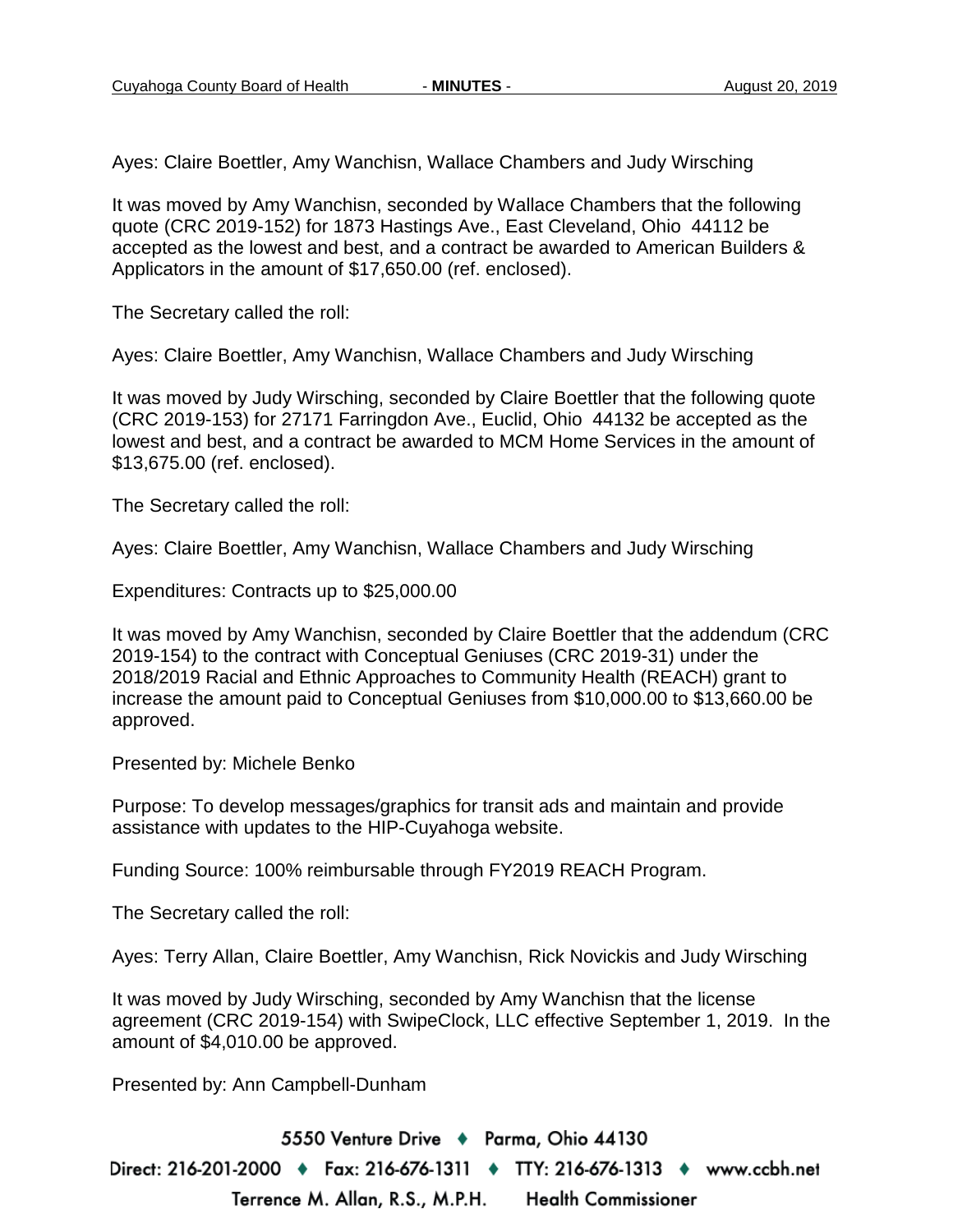Purpose: To provide the Recruit and Onboard modules in the applicant tracking software to automate the hiring and onboarding process.

Funding Source: 100% funded through CCBH General Revenue.

The Secretary called the roll:

Ayes: Claire Boettler, Amy Wanchisn, Wallace Chambers and Judy Wirsching

Revenue Generating Agreements up to \$25,000.00

None

**Contract Rescissions** 

None

Other Business.

Public Comment - N/A.

Thereupon, it was moved by Amy Wanchisn, seconded by Wallace Chambers, that the following Motion be adopted:

BE IT RESOLVED that the meeting be adjourned at 1:42 p.m.

The Secretary called the roll:

Ayes: Claire Boettler, Amy Wanchisn, Wallace Chambers and Judy Wirsching

MAR

**Committee Chair** 

5550 Venture Drive + Parma, Ohio 44130 Direct: 216-201-2000 + Fax: 216-676-1311 + TTY: 216-676-1313 + www.ccbh.net Terrence M. Allan, R.S., M.P.H. **Health Commissioner**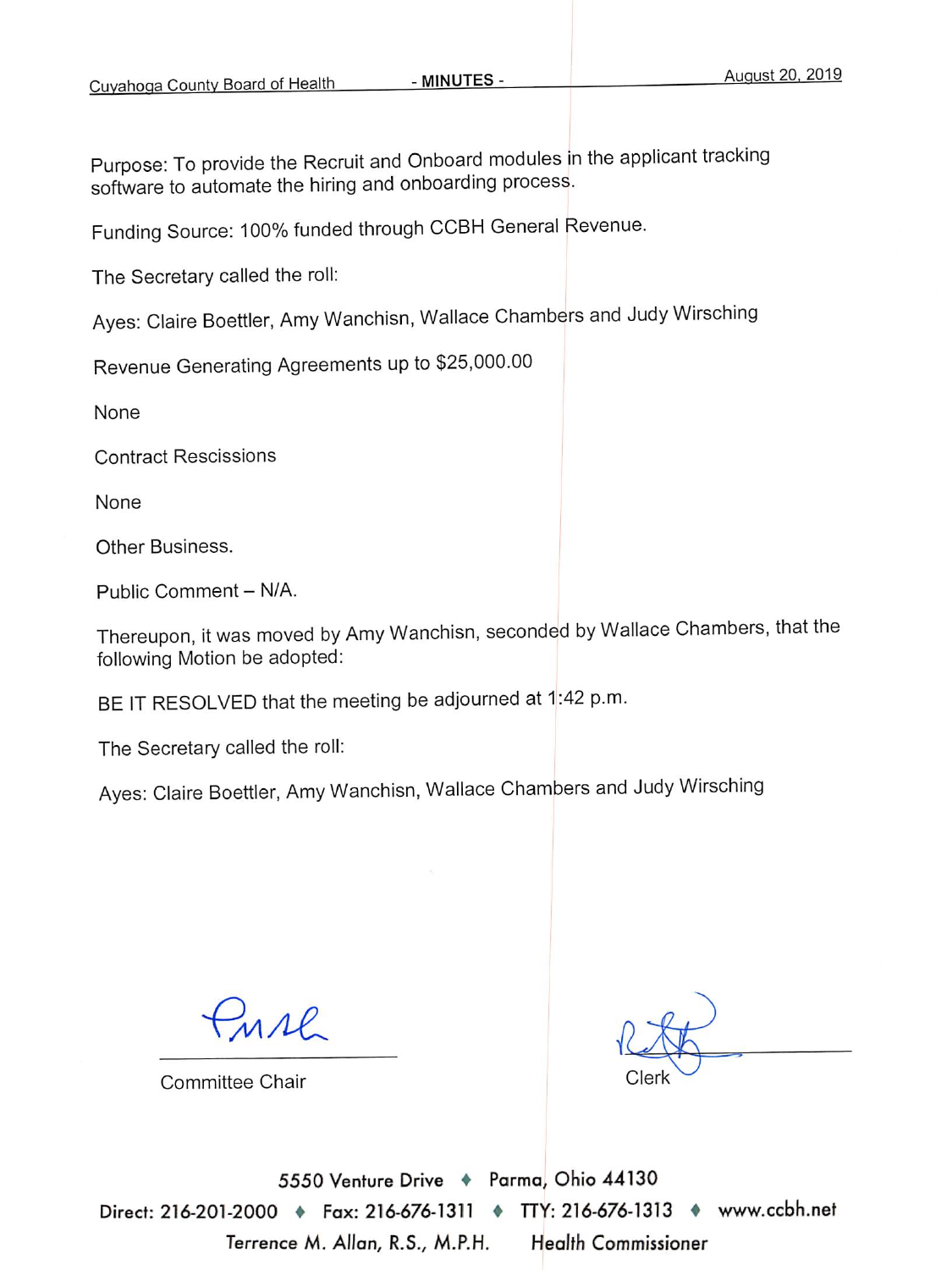# **CUYAHOGA COUNTY DISTRICT BOARD OF HEALTH**

## **QUOTE RESULTS**

#### **Project Address**

| Name:          | Louis Carlozzi                           |  |
|----------------|------------------------------------------|--|
| Address:       | 1516 Maplegrove                          |  |
|                | City, State, Zip: South Euclid, OH 44121 |  |
| <b>CRC No:</b> | CRC 2019-151                             |  |

**The following quotes were received and opened:**

| <b>NAME OF CONTRACTOR</b>   | <b>QUOTE</b> | <b>LEAD</b> | HН         | <b>MATCH</b> |
|-----------------------------|--------------|-------------|------------|--------------|
| <b>American Builders</b>    | \$12,950     | \$12,150    | \$800      | \$2,150      |
| <b>CB Mullins</b>           | \$16,355     | \$15,130    | \$1,225    | \$5,130      |
| <b>Green Home Solutions</b> | \$15,950     | \$14,600    | \$1,350    | \$4,600      |
| <b>MCM Homeservices</b>     | \$13,500     | \$12,650    | \$850      | \$2,650      |
| Paragon                     | \$14,148     | \$13,095    | \$1,053    | \$3,095      |
|                             |              |             |            |              |
|                             |              |             |            |              |
|                             |              |             |            |              |
|                             |              |             |            |              |
| <b>ESTIMATE:</b>            | \$14,912.50  | \$13,400.00 | \$1,512.50 |              |

**Recommended award:** American Builders & Applicators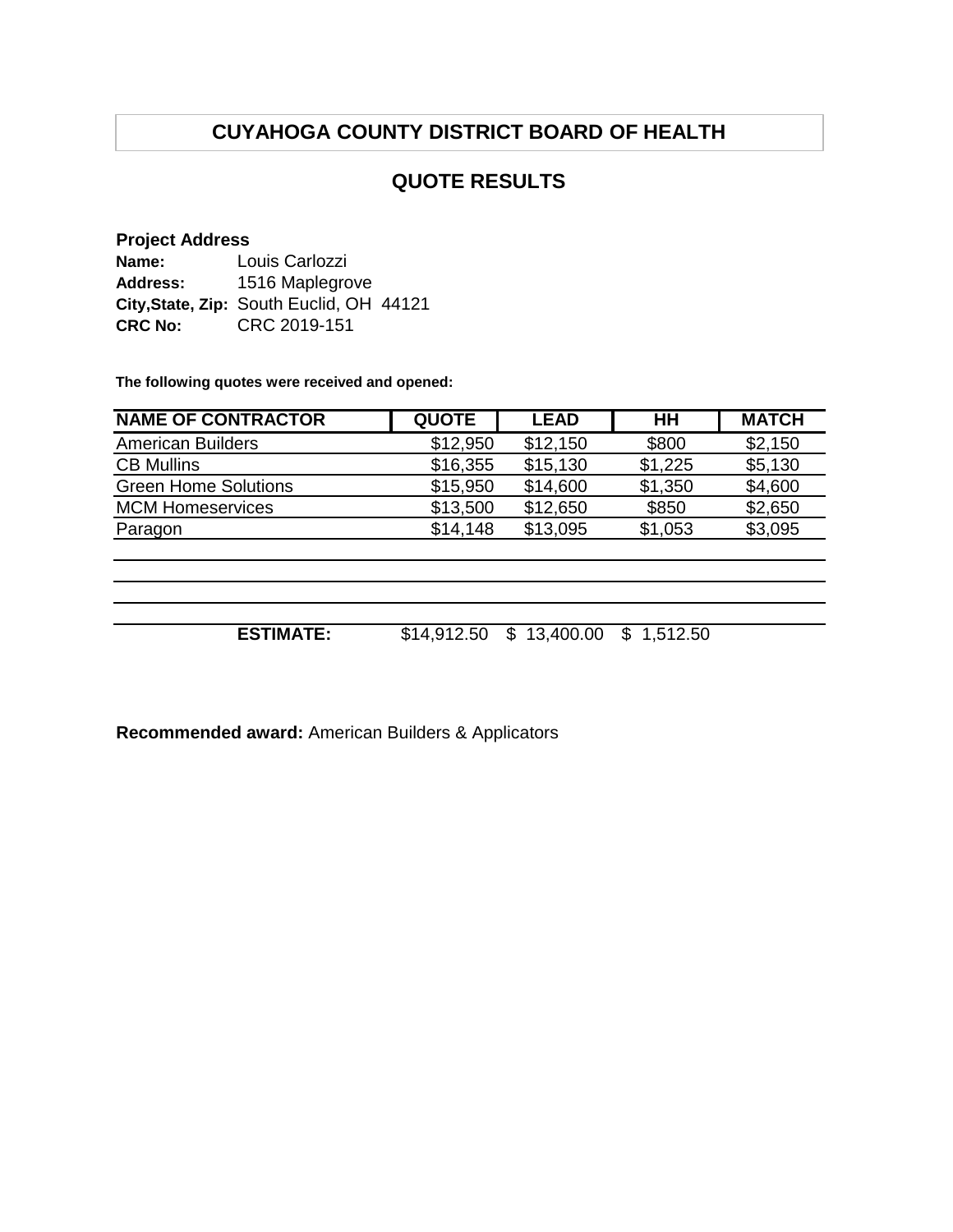# **CUYAHOGA COUNTY DISTRICT BOARD OF HEALTH**

## **QUOTE RESULTS**

#### **Project Address**

| Name:          | Jacinta Mittman                              |
|----------------|----------------------------------------------|
| Address:       | 1873 Hasting Ave                             |
|                | City, State, Zip: East Cleveland, Ohio 44112 |
| <b>CRC No:</b> | CRC 2019-152                                 |

**The following quotes were received and opened:**

| <b>NAME OF CONTRACTOR</b> | <b>QUOTE</b> | <b>LEAD</b>    | HН            | <b>MATCH</b> |
|---------------------------|--------------|----------------|---------------|--------------|
| <b>American Builders</b>  | \$17,650     | \$16,375       | \$1,275       | \$6,375      |
| <b>CB Mullins</b>         | \$21,795     | \$20,370       | \$1,425       | \$10,370     |
| <b>GHS</b>                | \$22,850     | \$21,400       | \$1,450       | \$11,400     |
| <b>MCM Homeservices</b>   | \$19,900     | \$18,000       | \$1,900       | \$8,000      |
| Paragon                   | \$18,879     | \$17,299       | \$1,580       | \$7,299      |
|                           |              |                |               |              |
|                           |              |                |               |              |
|                           |              |                |               |              |
|                           |              |                |               |              |
| <b>ESTIMATE:</b>          | \$20,075.00  | 18,275.00<br>S | S<br>1,800.00 |              |

**Recommended award:** American Builders & Applicators